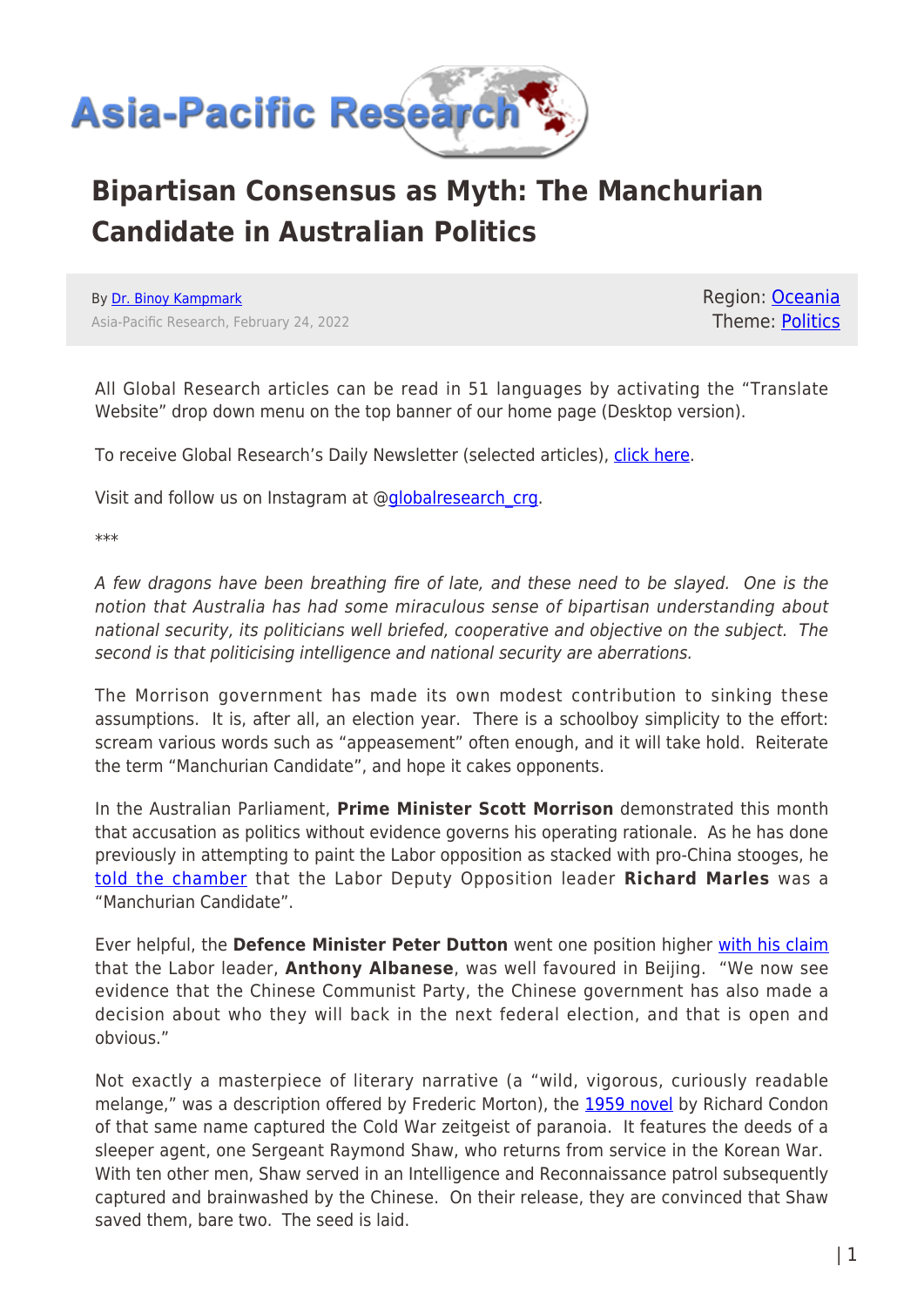The brainwashed Shaw becomes, in effect, a manipulable assassin, his mind able to be triggered by a game of solitaire and the queen of diamonds. The chief brainwasher explains the reason for picking this stepson of a US Senator. "Although the paranoiacs make the great leaders, it is the resenters who make their best instruments because the resenters, those men with cancer of the psyche, make the great assassins."

Shaw also has the misfortune of being controlled by his devilishly scheming mother Eleanor Iselin, intent on seeing the US morph into an authoritarian state even as she pushes the vice-presidential aspirations of her husband, Shaw's lacklustre stepfather.

John Frankenheimer's 1962 film adaptation of the book, featuring Lawrence Harvey as Shaw, Frank Sinatra as Major Bennett Marco, with Angela Lansbury in the role of Eleanor Iselin, [has been considered a classic](https://www.theguardian.com/culture/2022/feb/11/the-manchurian-candidate-one-of-cinemas-greatest-paranoid-thrillers-still-resonates) despite [failing at the box office.](https://www.newyorker.com/magazine/2003/09/15/brainwashed) A preposterous plotline is rendered seductive through aesthetic sequences and visualisation. Film historian David Thomson [saw the link](https://www.newyorker.com/magazine/2003/09/15/brainwashed) between pulp and celluloid; Condon's book was "written so that an idiot could film it."

Even if most Australian politicians would have only a nodding acquaintance with the work and its filmography, the cultural, denigrative baggage of the term remains. Morrison's resort to it even smoked out the chief of ASIO, the Australian domestic intelligence service. "I'll leave the politics to the politicians," Mike Burgess [observed in his interview](https://www.abc.net.au/7.30/mike-burgess,-director-general-at-asio-speaks-on/13757788) with the 7.30 Report, "but I am very clear with everyone that I need to be, that that is not helpful for us."

Former senior diplomat and head of the Office of National Assessments, Allan Gyngell, [is](https://www.smh.com.au/politics/federal/former-diplomats-spy-chiefs-warn-against-politicising-china-debate-20220216-p59wy6.html) [dismissive](https://www.smh.com.au/politics/federal/former-diplomats-spy-chiefs-warn-against-politicising-china-debate-20220216-p59wy6.html) about any significant differences between the Labor opposition and the governing Coalition on China. "An effective wedge has to be made out of something more than wishful thinking," he surmises. "The language will differ person to person, but on the key policy issues, which is what matters – the Quad, foreign interference, 5G – I think it's clear."

Gyngell arcs up at the use of the word "appeasement" in current debates, given that "it has a very specific meaning in international relations, and none in which it is being used here seem applicable."

Former ASIO director-general Dennis Richardson, in reproaching any effort to create "artificial" differences between the Coalition and Labor on the issue of China, [proceeds to](https://www.smh.com.au/politics/federal/former-diplomats-spy-chiefs-warn-against-politicising-china-debate-20220216-p59wy6.html) [claim](https://www.smh.com.au/politics/federal/former-diplomats-spy-chiefs-warn-against-politicising-china-debate-20220216-p59wy6.html) an artificial construction of his own. "The tradition in Australia has been that governments seek to promote bipartisanship on critical national security issues."

Constant airing of the view that Australian politics remains, at its centre, in agreement about security threats has been repeatedly shown to be fable and nonsense. Australia's history of politicising intelligence and security threats is extensive and disturbingly remarkable. As Justin McPhee shows in his landmark study **[Spinning the Secrets](https://blackwells.co.uk/bookshop/product/Spinning-the-Secrets-of-State-by-Justin-T-McPhee-author/9781925523652)** of State, Australian politicians have been habitually addicted to politicising matters regarding intelligence to undermine causes and adversaries since the origins of the Commonwealth.

The number of instances McPhee notes are too numerous to mention here, but it is worth recalling the use of intelligence by the ruthlessly wily Prime Minister Billy Hughes during the conscription debates of 1916 and 1917 and the close links between ASIO and Conservative Coalition governments that kept progressive politics at bay for a generation. Hardly